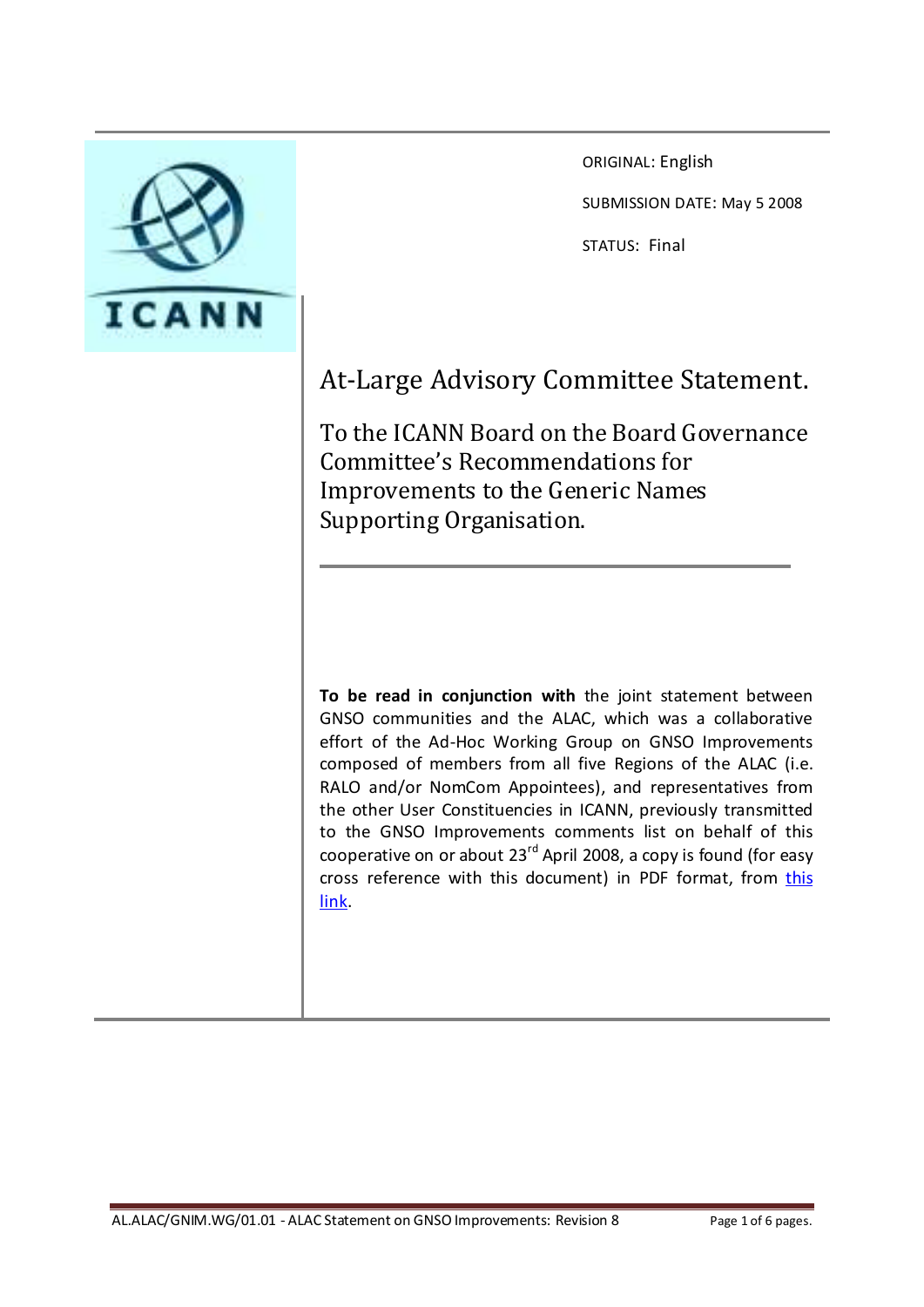We present our compliments to the Board of Directors of ICANN and welcome the opportunity to make our comments on the proposed changes to the Generic Names Supporting Organisation as recommended by the Board Governance Committee's (BGC) GNSO Review Working Group.

In order to understand our views, it is useful firstly to state that the At-Large community has been implementing many of the changes proposed for the GNSO for the past year.

For example:

- We have had a global email list for all members of At-Large since late 2006;
- We have had simultaneous interpretation at meetings since late 2006, and also on many teleconferences since early  $2007 -$  though this has proven to be quite complicated and does not always work well. ICANN has done what it could to start making documents available in translated editions, beginning in late 2006 – though far more is required to ensure proper and effective participation;
- $\bullet$ Devolution of decision-making on substance has been in the process of implementation through several mechanisms, including via working groups, since the last RALO was formed in June 2007;
- The ALAC itself established Rules of Procedure in detail including in relation to establishing working groups, subcommittees, and the like – in October 2007, the RALOs having done so earlier;
- We developed a completely transformed and very open mechanism for applications to join At-Large which included the involvement of the RALOs in depth, and transmitted those changes to the Board for approval and recognition some months ago;
- Our new website, at [http://www.atlarge.icann.org,](http://www.atlarge.icann.org/) has just gone live; while it is still being configured and a new menu system and new content is being added, it incorporates from what we can tell all the improvements which are proposed in relation to the GNSO's websites;
- We have under preparation a membership database system for keeping track of community members (which we hope to see brought online as soon as possible);
- We are in the process of developing an Accountability Framework for members of the At-Large Advisory Committee, which upon completion will be used as the basis for similar frameworks for the RALOs.

We therefore approach the recommendations with a fair amount of direct experience in implementing many changes that the GNSO is proposing to embark on in the coming months and years, albeit in a somewhat different context and scale.

We have relied upon our staff support heavily in this process and have developed a good understanding of those elements of change which are administrative improvements for which the staff is responsible, and which are changes to voting and decision-making structures. This is a very important differentiation to make.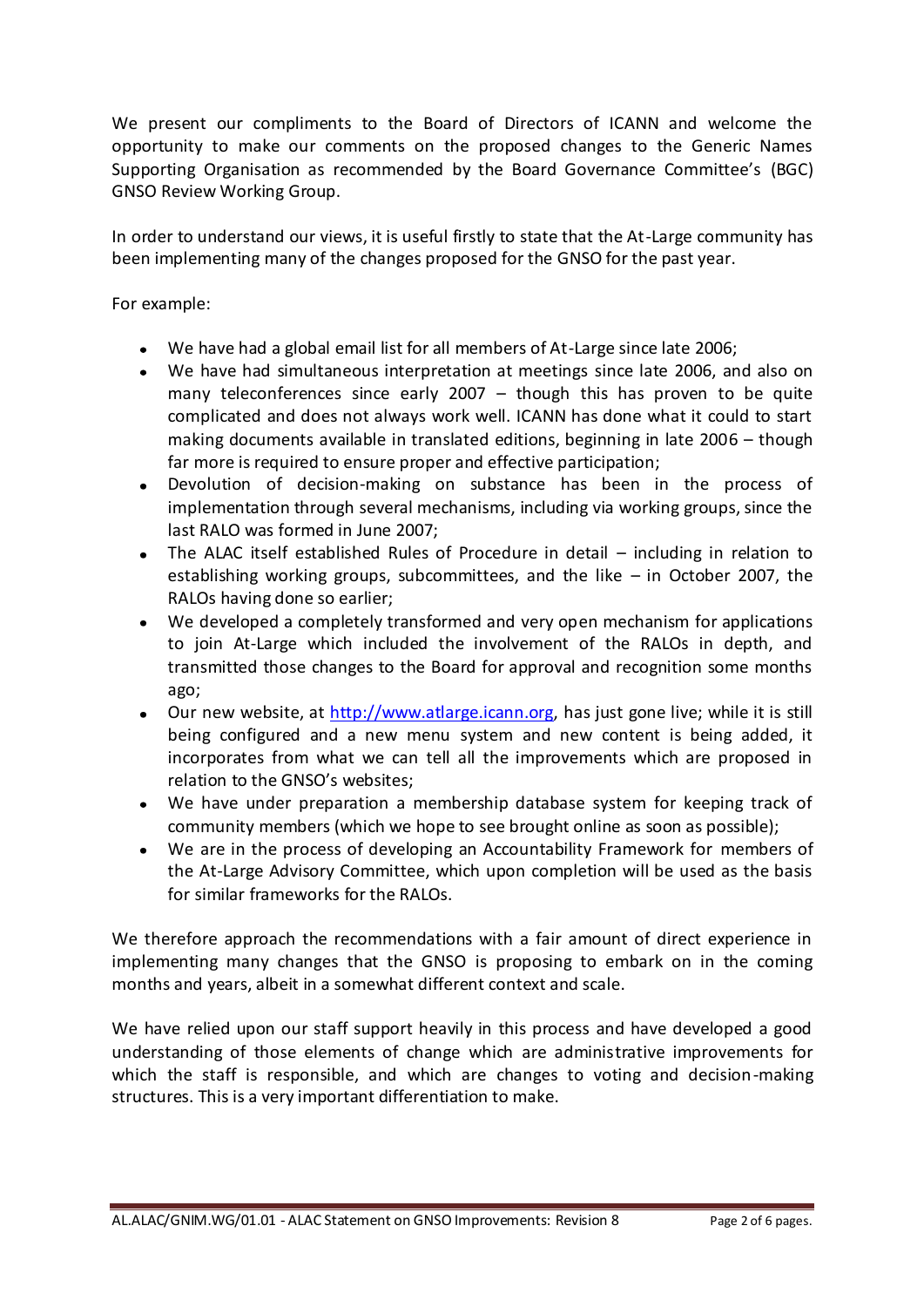## **Oversight and Management of the Implementation Process**

We do not believe that a 'top down' implementation management process is reasonable. The community, not an 'Implementation Consulting Group' which is actually the Board Governance Committee's GNSO Review Working Group, should be responsible for managing the political changes and working hand in glove with the staff in the implementation of the administrative and operational improvements to the staff required to support them.

#### **Outreach and Multilingual Approach**

We note with favor that there is considerable attention paid to ensuring access for multilingual participation in the 'new and improved' GNSO. We believe, however, that with respect to outreach a much greater commitment is necessary than what is provided within the current proposals.

As one of the most international of all ICANN communities, we view outreach as a critical area where ICANN should improve. As diverse as the current At-Large community is, we believe it should be much more diverse and much larger. When we look at much of the GNSO, we find that it is less representative of a global stakeholder community than it should be. Changing this should be a priority and to a much greater degree than is presently provided for in the recommendations. We note that achieving much greater diversity and global spread in GNSO constituencies is an essential element in a truly global decisionmaking environment. We do of course understand that the GNSO's makeup can only represent the existing uneven geographic spread of those potential constituents.

The BGC Report does highlight the importance of making the work of the GNSO more available, accessible, and comprehensible, improving communications and the website, and related improvements. We wish to highlight the importance of this work as to us the GNSO's work often is difficult to follow and the website difficult to use. These problems are even more significant for non-fluent English participants.

## **Decision-Making Changes to the Makeup of the Council and Constituencies**

We are aware that there is a considerable debate about this area of the recommendations amongst many parts of the ICANN community. We would like to make the following points:

1. The recommendation that the GNSO's makeup should focus almost exclusively on contracted parties and registrants is wrong. Individual Internet users make up the vast majority of the users of the Domain Name system. What happens to the names and numbers systems is of great importance to the public. Therefore, the interests of the Internet using public must be a key element in an improved GNSO. The current proposals completely miss this.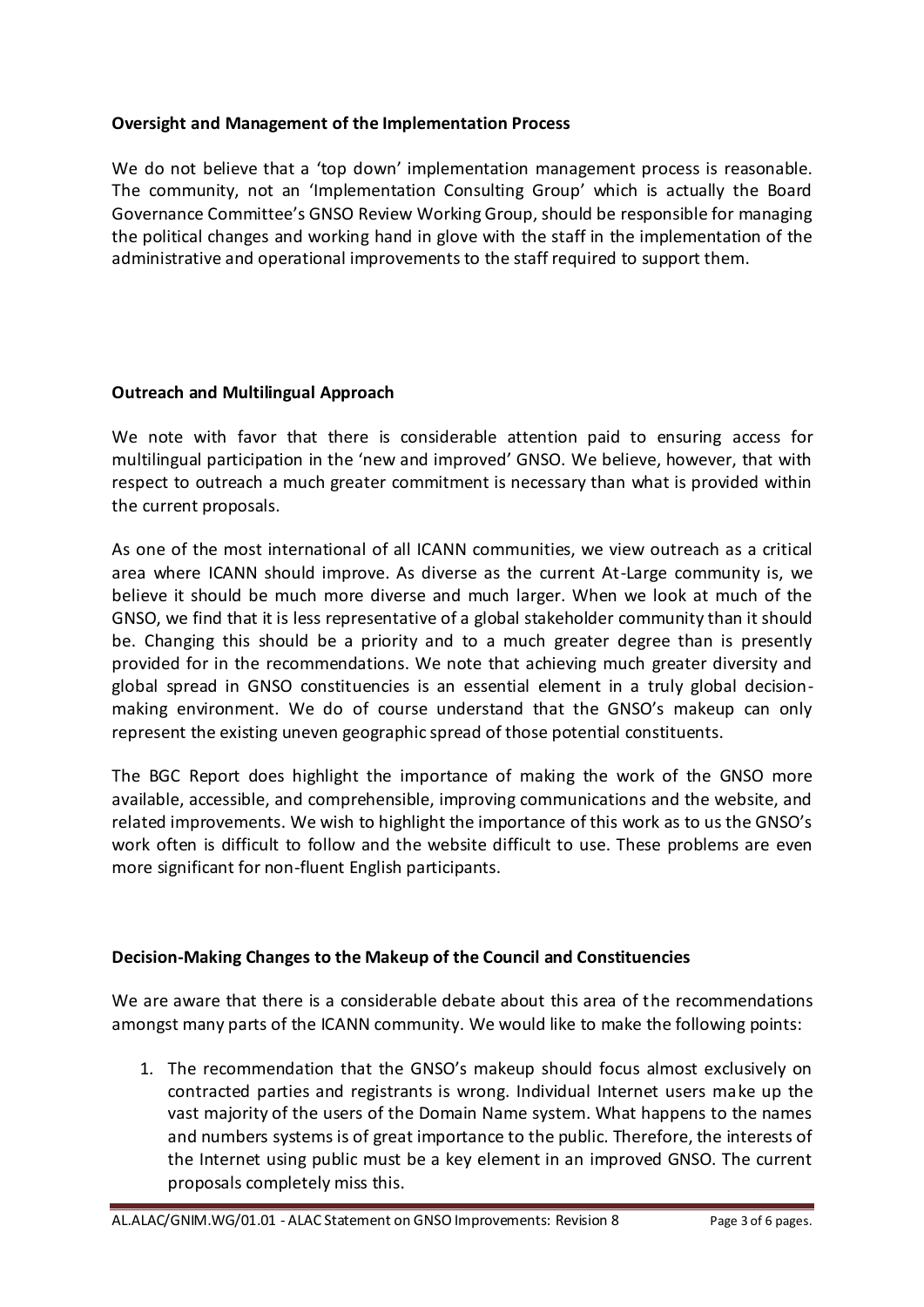- 2. The definition of 'contracted parties' is much too narrow. We have been concerned for a long time with the fact that alongside the directly contracted parties – registries and registrars  $-$  there are literally thousands, if not tens of thousands  $-$  of parties which are directly related to those parties. Groups such as subsidiaries of registrars and registries who own domain portfolios and domain name resellers are examples of those with a direct relationship to the contracted parties. These interests must be included, we believe, alongside the 'directly contracted' parties.
- 3. Finally, there should be no 'rush' to make the political changes. It is important that the ultimate division of decision-making power should be determined between the parties and not initially by the Board or any external party. A top down imposition of changes is not congruent with the ethos of ICANN – nor is it necessary. It is of course necessary to start with a proposal or two – which the current report does admirably. It is now for the community to come up with a final solution – which might take the form of an evolutionary approach if that's what is acceptable to everyone. There are a large number of very useful proposals for improvement in the report. Whilst the community debates this particular question the rest of the work can get underway.

#### **Improvements to Working Processes**

We wish to remind the Board of an issue that the current proposals do not take nearly enough account of: the different working styles of people who are from different societies throughout the world.

The current ICANN deliberative processes – whether in face-to-face meetings or on teleconferences – give a huge advantage to the ideas expressed by 'A-Type' personalities who are fluent English speakers and who come from social traditions where it is usual for an individual to feel comfortable disagreeing in public or semi-public fora (whether face-to-face or in electronic discussion fora such as mailing lists). The reality is that for many peoples of the world, neither of these assumptions holds true. It is therefore necessary for processes that facilitate the involvement of those who do not come from these traditions to be utilized so that a more level playing field for contributing to the work of ICANN is created.

For example: tools to facilitate collaborative drafting online, or ad-hoc conversations between very small teams or subgroups which allow for a different discursive dynamic to be created, are just two ideas that should be explored.

The current proposals do not really deal with this fundamental issue well at all. This should be remedied either before, or during the implementation planning – but the Board's resolutions on the implementation should take account of these issues.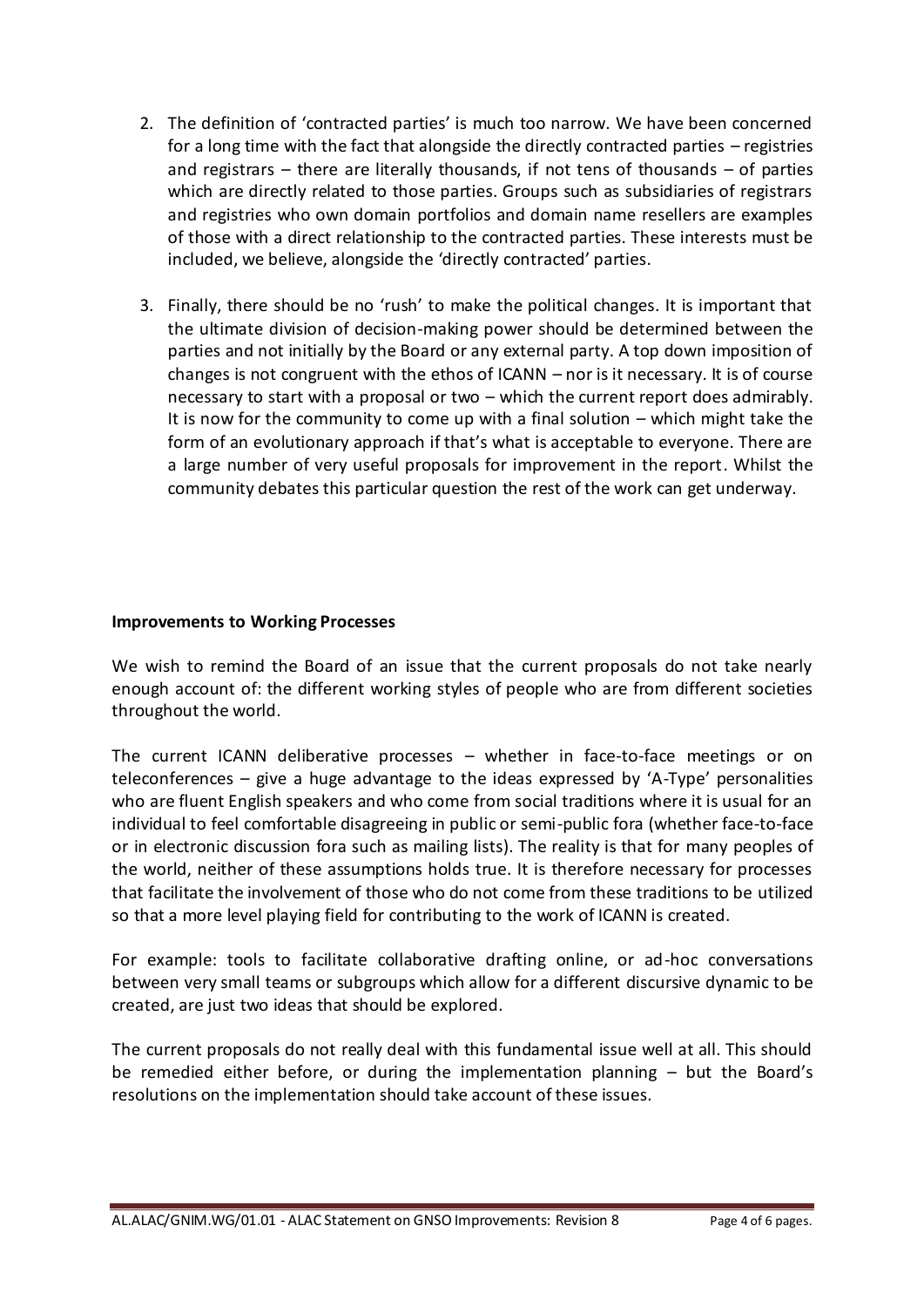## **Involvement of the Internet End User's Voice in the GNSO**

It has been proposed that there should be some participation, over and above that of the current Liaison system, for the At-Large community in the work of the GNSO. There has been considerable discussion about this and we do believe that the Internet end-user's voice must be included in the new GNSO.

The ALAC has joined with others in supporting the [Joint Proposal from the User Community](http://forum.icann.org/lists/gnso-improvements-report-2008/docTwl3R0M9fY.doc)  [for GNSO Council Structural Change.](http://forum.icann.org/lists/gnso-improvements-report-2008/docTwl3R0M9fY.doc) The objective of this statement is to set at a high-level the principles and basic tripartite structure of the GNSO which we believe that the Board of Directors should endorse. The Joint Proposal clearly states that if the Board does accept this basic structure, the relevant communities will then need to decide how to organize their engagement within the three groupings that the Joint Proposal endorses.

Accordingly, we would like to state the following points in relation to the engagement of the At-Large in the Non-Commercial Interest Group as proposed in the Joint Proposal:

- 1. The At-Large community as a whole will need time to decide amongst itself how exactly its participation in the new Non-Commercial Interest Group will be structured and the relationship that this representation should have within the At-Large Community.
- 2. As the representative of the Internet end-user in ICANN, At-Large would not accept anything less than 50% of the voting power of the Non-Commercial Interest Group.
- 3. The Joint Proposal specifically does not mention ALAC, the Advisory Committee, by name as the vehicle for participation of At-Large in the Non-Commercial Interest Group. The drafters of the statement were of the view that the direct involvement of an Advisory Committee to the Board as a component of a constituency in the GNSO would potentially have legal complexities in respect of the Bylaws and the organisation of ICANN which could be problematic. However, there are those within At-Large who do believe that ALAC is the right vehicle for participation in the GNSO, and so we wish to make clear that this, alongside all other elements of At-Large participation as a voting part of the GNSO, would need to be left as a possibility until the community has had time to review the options and take advice as it might wish.

The GNSO restructuring should create the broader basis for policy development that is one of the key outcomes intended from the review process. In our view that broader basis is not possible without the direct, voting participation of At-Large in the GNSO.

We think there are still other problematic issues impacting all parts of the GNSO's stakeholders and their engagement in the GNSO post-restructuring that must be thought about beyond the above questions. For instance:

1. Some stakeholder communities may feel that they naturally 'belong' to more than one major subgroup.